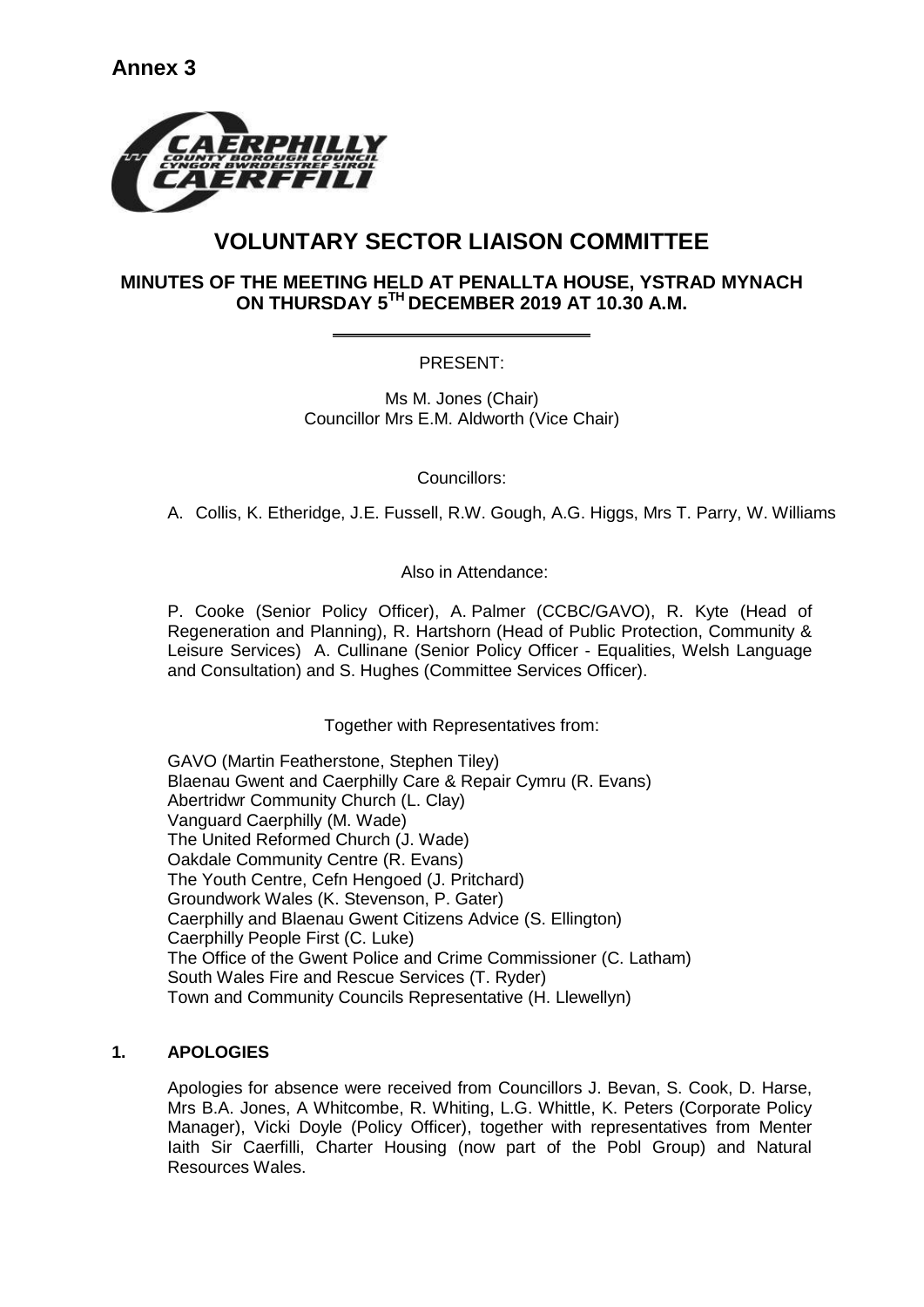#### **2. DECLARATION OF INTEREST**

Councillor A. Higgs declared a personal interest in all agenda items as a Council Representative on the GAVO Executive Committee and Grants to the Voluntary Sector Committee.

#### **3. WELCOME AND INTRODUCTION**

The Chair welcomed those in attendance to the meeting and introductions were made.

With permission from the Chair, the Senior Policy Officer (Equalities, Welsh Language and Consultation) addressed the Committee to make Members aware of the consultation on the Draft Strategic Equality Objectives Plan 2020-2024. Members of the Committee were asked to engage in the consultation to give their views on the proposed Equality Objectives for 2020-2024 and to identify the most appropriate actions for inclusion in the plan. It was highlighted that the consultation will close on 6th December 2019.

#### **4. MINUTES – 26TH SEPTEMBER 2019**

The minutes of the meeting held on the 26th September 2019 were approved as a correct record.

Matters arising from the minutes, in relation to Minute No. 4, Vanguard Caerphilly will be raising money for Blood Bikes Wales at their gala concert which will be held in July 2020, as a result of the presentation received at the last meeting.

In relation to Minute No. 5, disappointment was expressed in that the meeting of the Grants to the Voluntary Sector Committee was postponed last month and confirmation was requested that the report highlighting the conclusions and recommendations from GAVO will be going forward to the next meeting. Councillor R. Gough agreed to contact the Policy Officer to ensure that the report is included on the agenda for the next Grants to the Voluntary Sector Committee meeting and will report back through the Voluntary Sector Liaison Committee.

#### **5. DRAFT BUDGET PROPOSALS FOR 2020-21**

The Chair referred the Committee to the report which provided details of draft budget proposals based on a range of assumptions in the absence of details of the Welsh Government (WG) Provisional Local Government Financial Settlement for 2020/21. The report also provided details of draft savings proposals, along with a proposed increase of 6.95% in council tax to enable the Authority to set a balanced budget for the 2020/21 financial year. The Committee were invited to consider the report and provide comments on the draft budget proposals which will form part of the consultation responses when the final budget is considered by Council in February 2020.

Members of the Committee referred to the proposed savings listed in Appendix 2 and expressed concerns over the proposed reduction in the Voluntary Sector budget (Ref. C28), which will be achieved through a further reduction in the current Service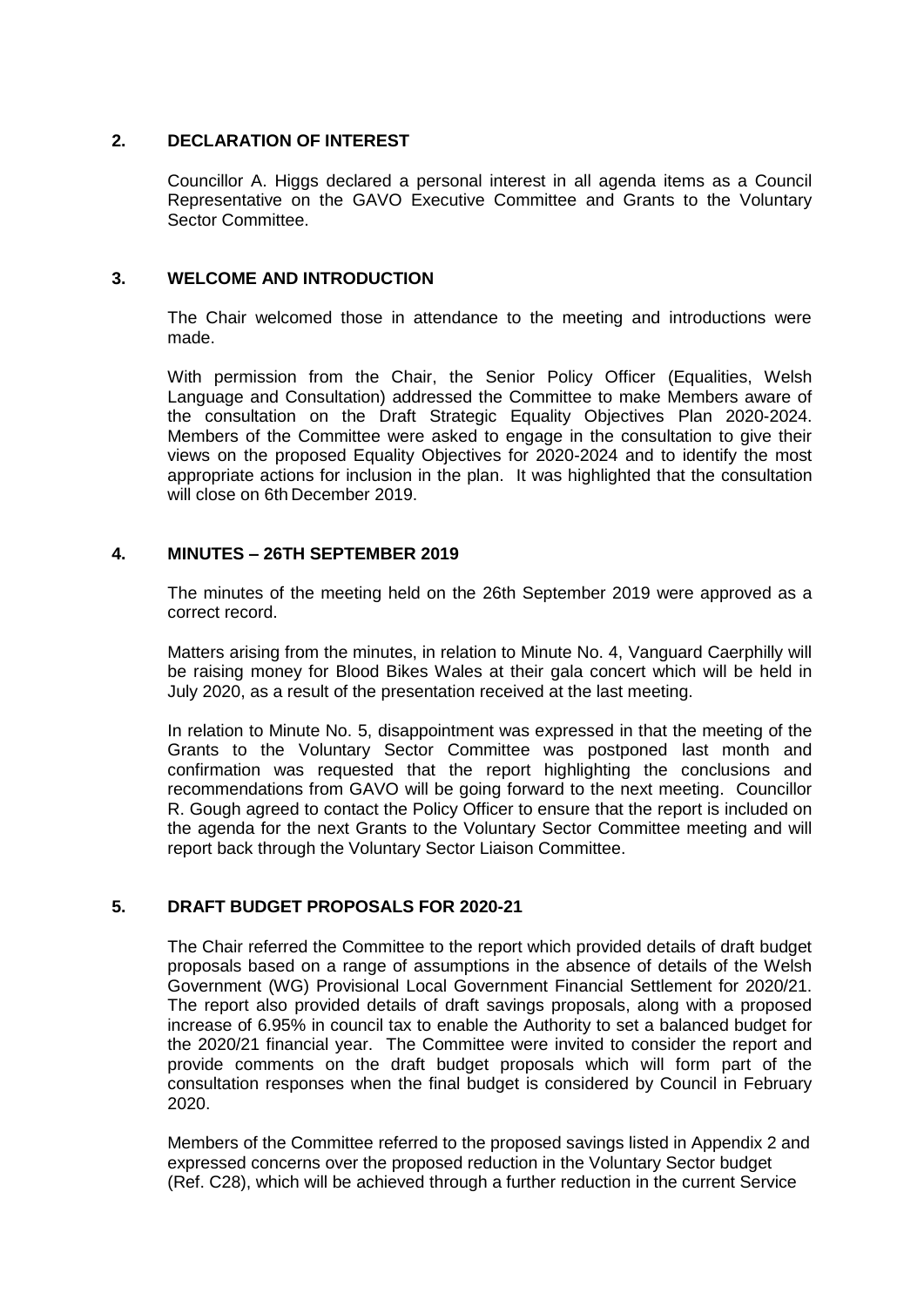Level Agreement (SLA) funding allocated to three voluntary sector organisations (Citizens Advice, GAVO and Groundwork). Members highlighted the detrimental impact the proposed saving would have on the support that is given to the Voluntary Sector. During the course of the ensuing debate, concerns were expressed regarding the impact on the organisations, future service provision and the significant impact to members of the public. It was emphasised that a reduction in funding for these organisations will have a massive impact on local residents, particularly vulnerable and at risk people. Members of the Committee expressed concerns as to how the budget proposals had been decided.

S. Ellington (Caerphilly and Blaenau Gwent Citizens Advice) reported that no wider consultation had taken place with the Citizens Advice regarding the significant proposed reduction in the budget and the impact it will have on future service provision and local residents. Concerns were raised that Citizens Advice will not be able to employ staff to deliver the service and provide the high quality support functions. Members emphasised the link between access to advice and wellbeing, and highlighted the impact it has on debt and mental health. It was questioned as to whether the number of suicides will increase as a result of these proposed savings.

Following on from the discussion K. Stevenson (Groundwork Wales) considered the proposed savings to be disproportionate. She highlighted that proprietary is huge in terms of the leverage they make and a reduction in funding will mean that some programmes will have to be closed which will impact on people's health and wellbeing.

The consultation process for the draft budget proposals for 2020-21 was discussed. During the course of the debate concerns were raised regarding a lack of consultation and engagement. The Committee emphasised the need for the Voluntary Sector, particularly those organisations that are affected by the proposed savings, should be consulted much earlier in the process to enable them to share concerns prior to proposals being set. It was highlighted that a number of the drop in sessions, which have been held to allow residents to discuss the proposals, have taken place during working hours. Members of the Committee were concerned that the final decision by Council will be made with a poor response to the consultation.

A proposal was made to send a letter to the Leader of the Council expressing the concerns raised regarding the lack of consultation and engagement with direct partners prior to the budget being approved.

Representatives of the Voluntary Sector were of the opinion that decisions were being made by Officers of the Council and not Elected Members and questions were raised as to who makes the decisions. Representatives of the Voluntary Sector felt that elected Members should be asking more questions.

J. Pritchard (The Youth Centre, Cefn Hengoed) informed Members of the Committee that no consultation has taken place with Community Centres. She emphasised the need to oppose the reduction in the Voluntary Sector budget saving proposal (Ref. C28). She advised that Officers will then present their report to Cabinet and Council who will make the final decision.

M. Featherstone (GAVO) recognised the significant impact on the three organisations affected by the draft savings proposals and thanked Members of the Committee for their comments.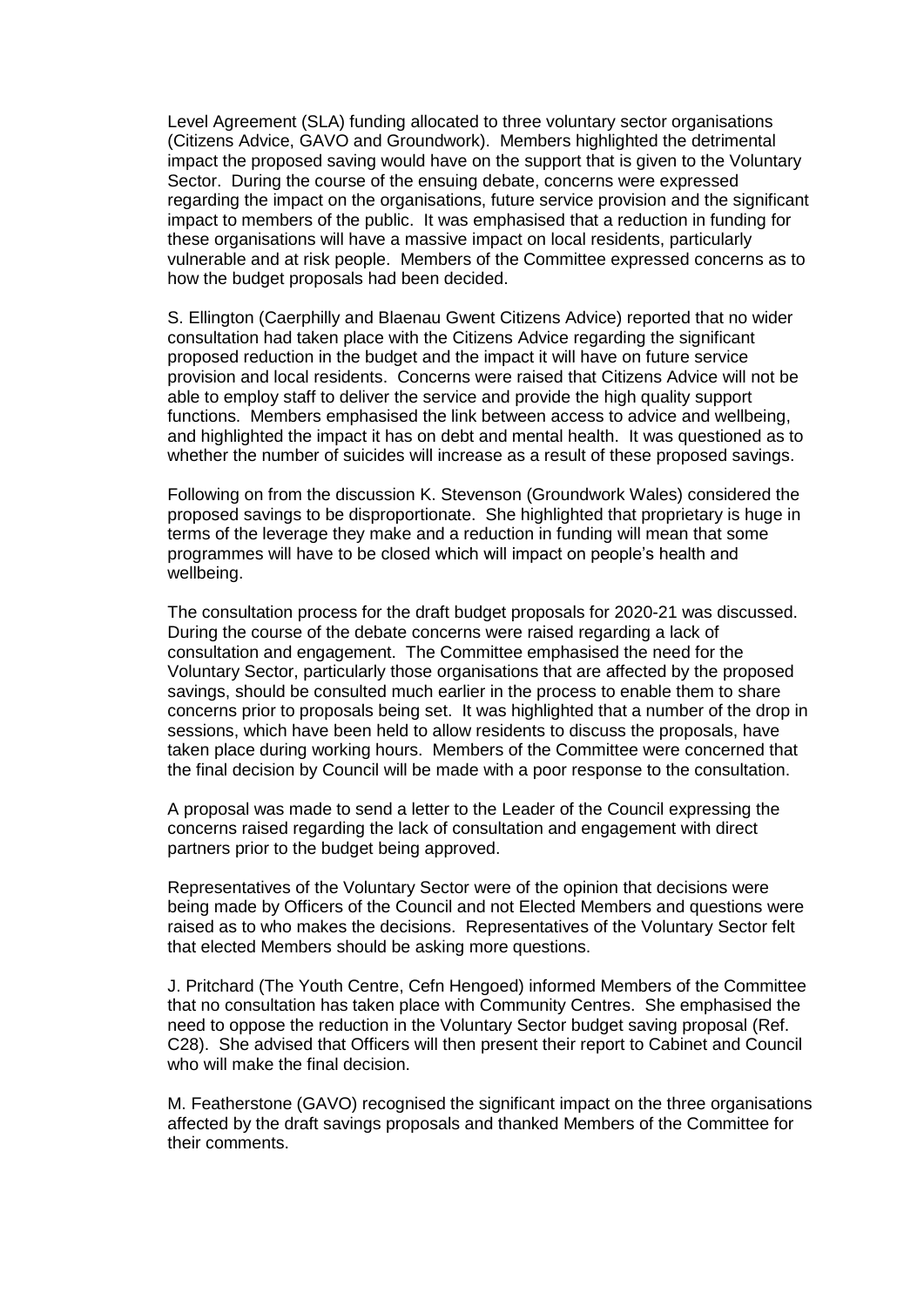The Head of Public Protection, Community & Leisure Services addressed the Committee to add context regarding the draft budget proposals and consultation process. In response to queries regarding impact assessments it was confirmed that there are templates that describe the impact of the proposals available on the Council's website.

Members were referred to Appendix 2 of the report and asked to note that the proposed saving to reduce the Voluntary Sector budget is considered as a significant public impact. In response to a comment made by a Member of the Committee, the Officer disagreed that the budget is officer led as the report was considered by Cabinet. The Officer explained that there are a lot of proposals in the draft budget which very much impact on the Voluntary Sector and encouraged Members of the Committee to provide comments which will feed into the ongoing consideration of the budget proposals to be considered by full Council in February 2020.

The impact of previous years' budget cuts was discussed and Members of the Committee stressed that if the proposed savings are agreed it would mean a loss of over 60% in funding over the last 5 years.

P. Cooke (Senior Policy Officer) recognised the significant impact on the Voluntary Sector. He endorsed the comments of Head of Public Protection, Community & Leisure Services, as he would like to see the Voluntary Sector supported as much as possible.

Following on from previous discussions T. Ryder (South Wales Fire and Rescue Services) addressed the concerns raised by Members of the Committee from an emergency services perspective. He advised that consequences of the reduction in the Voluntary Sector budget is not only suicide, but also crime, poverty and antisocial behaviour. Concerns were raised as to how these issues can be tackled if the proposed savings go ahead.

J. Pritchard (The Youth Centre, Cefn Hengoed) reported that every year more money is collected in council tax than has been estimated in the budget, which is based on a certain percentage collection rate. There is therefore a surplus at the end of the year which Cabinet can spend on capital projects, which in recent years this had been allocated to the 21<sup>st</sup> Century Schools. By raising the estimated council tax collection rate money could be released in the revenue budget to allow the withdrawal of the cuts objected to.

Representatives of the Voluntary Sector requested more involvement from Councillors in respect of visiting community centres outside of their areas to see the good work going on across the borough.

Reference was made to the meeting of the Voluntary Sector Representatives to discuss the draft budget proposals for 2020-21 held on 20th November 2019. The proposed saving for Corporate Property – all leaseholders to discharge maintenance obligations (Ref. B10) was discussed. This refers to community centres and pavilions funded by Corporate Property. It was explained that some community centres and pavilions are on leases and others are on licences. R. Evans (Oakdale Community Centre) expressed the importance of having a level playing field and a uniform policy that applies to public buildings. C Luke (Caerphilly People First) voiced concerns that the questions raised under the actions of the meeting had not been put forward or addressed. It was suggested that these questions are included in the letter to the Leader of the Council.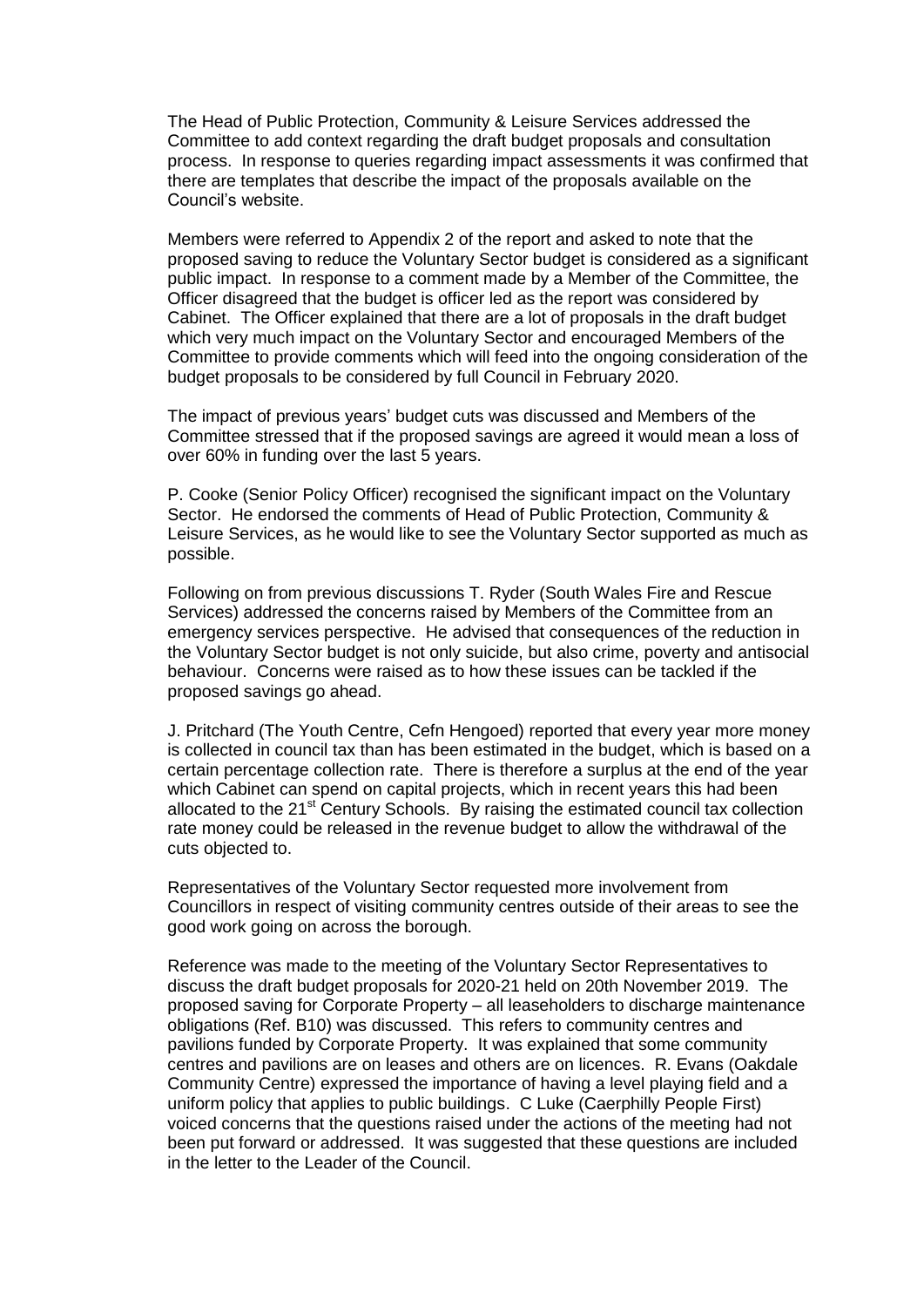The proposal to send a letter to the Leader of the Council was supported by the Committee. It was agreed that S. Tiley (GAVO) would link with the necessary organisations to compose the letter, which will include all the points raised at this meeting and at the Voluntary Sector Representatives meeting held on 20th November 2019, and to also include improved communication in that the Voluntary Sector need to be involved in any budget proposals at the earliest stage. It was agreed to send the letter to the Leader of the Council on behalf of the Voluntary Sector Liaison Committee.

The Head of Regeneration and Planning updated the Committee on the restructure of the Regeneration Service and the new appointments to the Business Enterprise and Renewal Team and the Community Regeneration Team. The Officer responded to questions raised regarding duplication of work and advised that the Business Enterprise and Renewal Team will be working in partnership with and providing a complimentary role to GAVO by providing assistance with the grant application process.

The Officer welcomed the suggestion from the Committee to receive a presentation at the next meeting from the Business Enterprise and Renewal Team and the Community Regeneration Team in terms of the new appointments and their priorities moving forward. It was also agreed that the Officer would circulate a short summary of the roles of the Business Enterprise and Renewal Team and the Communication Regeneration Team by e-mail.

The Caerphilly Enterprise Fund was discussed and Members were informed that information is available on the Caerphilly County Borough Council website. The Officer agreed to request that the Voluntary Sector Liaison Committee Members be invited to the formal launch of the fund in the new year.

#### **6. ITEMS OF INTEREST CONCERNING THE VOLUNTARY SECTOR COMPACT PARTNERS**

P. Cooke (Senior Policy Officer) advised Members of the Committee that the Public Services Board Annual Report is being produced and asked them to identify case studies or examples of good practice, to be sent to Alison Palmer.

J. Pritchard (The Youth Centre, Cefn Hengoed) informed Members of the Committee that the Council has received £85,000 from Welsh Government to spend on food poverty in the borough.

The Committee was informed that the Chief Executive has expressed an interest in visiting all Town and Community Councils in the borough to look at how they can work with the County Borough.

The Committee was informed that Vanguard Caerphilly Centre has a busy schedule of Christmas events including several concerts.

GAVO updated the Committee on the Pride in Your Place Community Awards.

The meeting ended at 12.02 pm.

Approved as a correct record and subject to amendments or corrections agreed and recorded in the minutes of the meeting held on 19th March 2020, they were signed by the Chair.